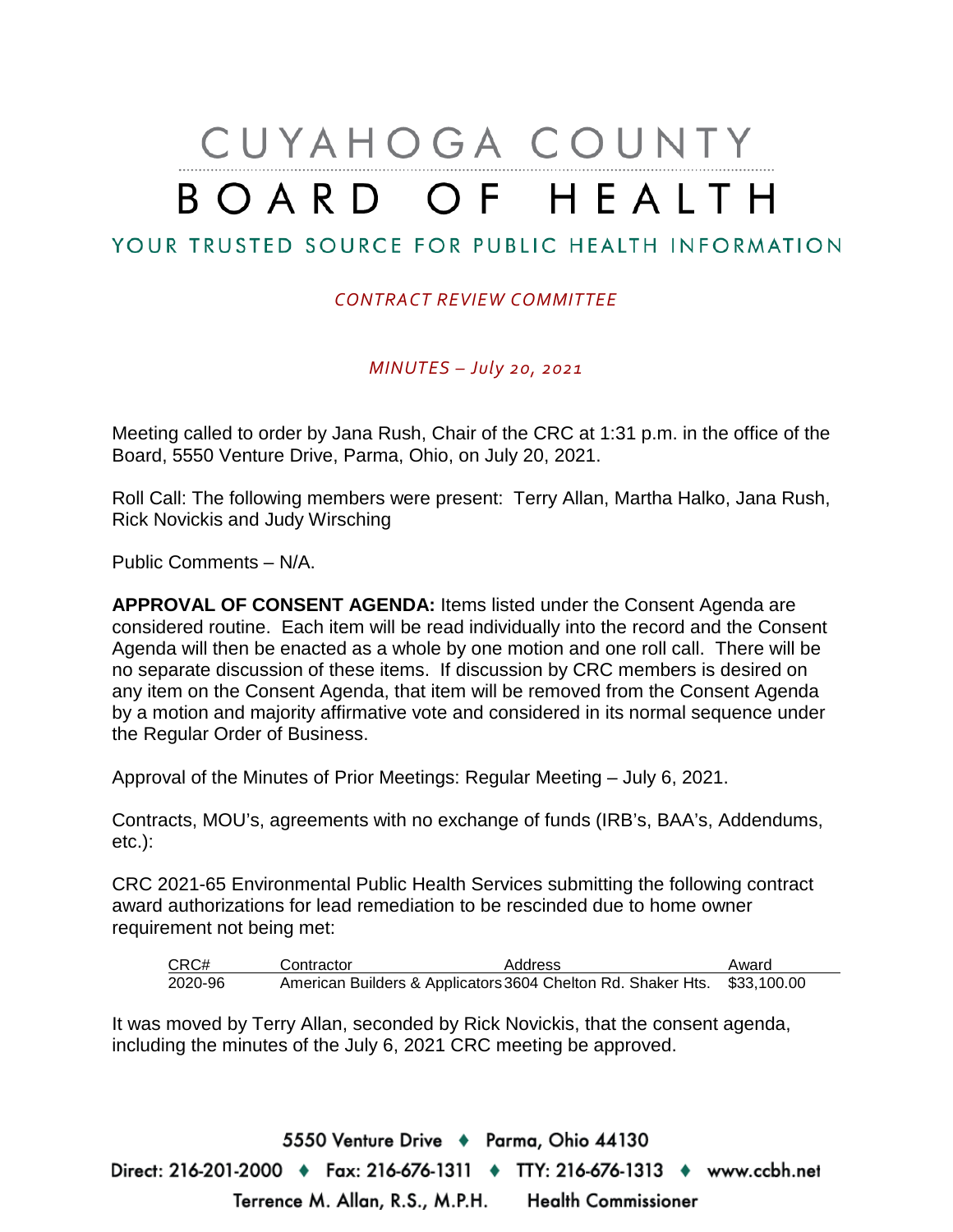The Secretary called the roll:

Ayes: Terry Allan, Martha Halko, Jana Rush, Rick Novickis and Judy Wirsching

### **CONTRACTS AND AWARDS:**

Tabled Items

CRC 2021-64 Paramount Insurance Company contract to accept CCBH as a network/participating provider to deliver all covered services under their commercial, Medicare and Medicaid plans beginning on or about July 6, 2021 be approved. Amount to be received shall be consistent with approved Paramount Insurance Company reimbursement rates.

No action today.

New Items For Review

Bid/Quote Openings ≥ \$25,000.00

None

Bid/Quote Openings < \$25,000.00

Lead Program Bid Openings presented by: Stephanie McConoughey

It was moved by Martha Halko, seconded by Judy Wirsching that the following quote (CRC 2021-66) for 14112 Becket Rd., Shaker Heights, Ohio 44120 be accepted as the lowest and best, and a contract be awarded to TNT Construction Company in the amount of \$21,600.00 (ref. enclosed).

The Secretary called the roll:

Ayes: Terry Allan, Martha Halko, Jana Rush, Rick Novickis and Judy Wirsching

Expenditures: Contracts up to \$25,000.00

None

Revenue Generating Agreements up to \$25,000.00

None

Contract Rescissions

None

5550 Venture Drive + Parma, Ohio 44130

Direct: 216-201-2000 ♦ Fax: 216-676-1311 ♦ TTY: 216-676-1313 ♦ www.ccbh.net

Terrence M. Allan, R.S., M.P.H. **Health Commissioner**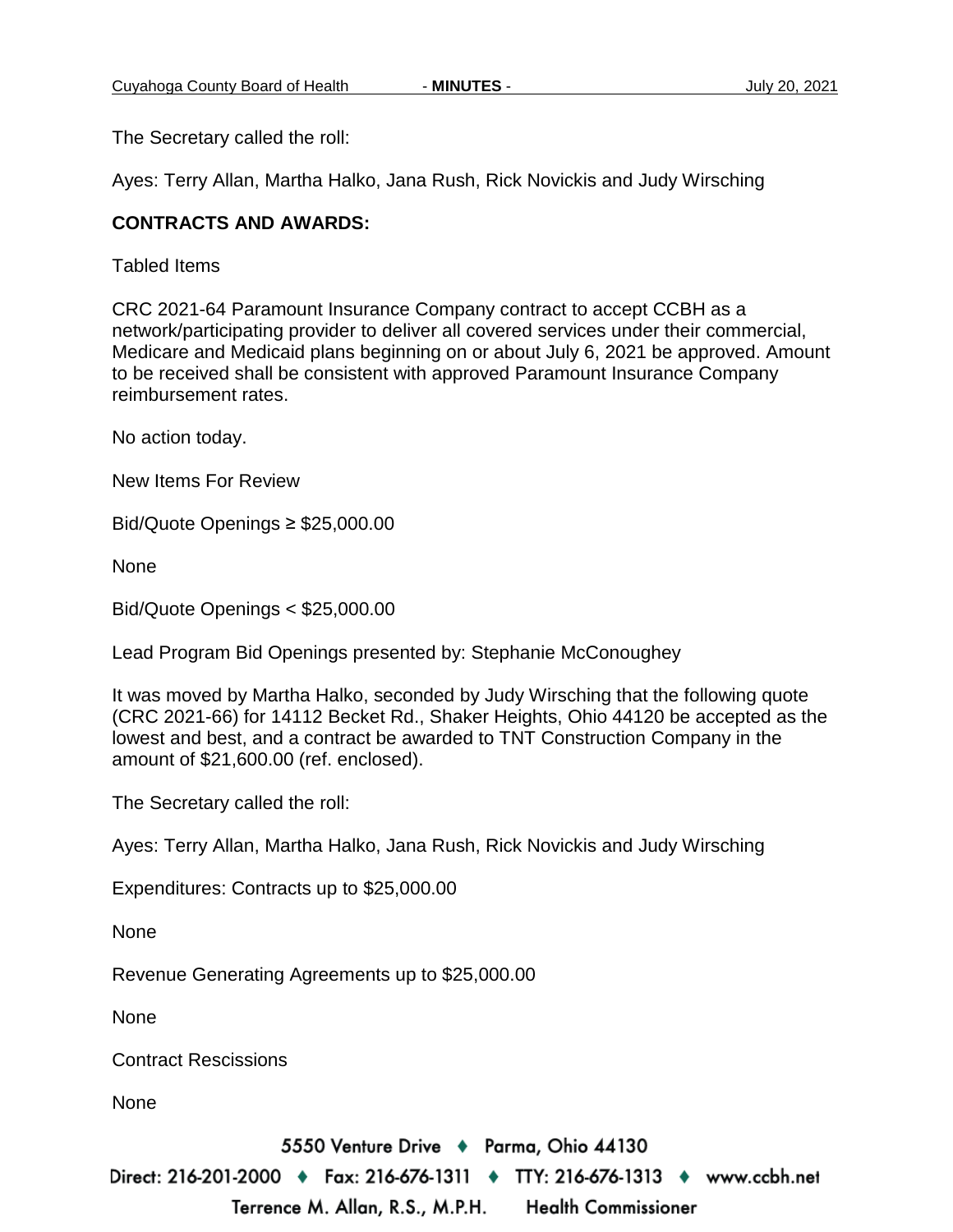Other Business.

Public Comment - N/A.

Thereupon, it was moved by Rick Novickis, seconded by Judy Wirsching, that the following Motion be adopted:

BE IT RESOLVED that the meeting be adjourned at 1:38 p.m.

The Secretary called the roll:

Ayes: Terry Allan, Martha Halko, Jana Rush, Rick Novickis and Judy Wirsching

**Committee Chair** 

Clerk

5550 Venture Drive + Parma, Ohio 44130 Direct: 216-201-2000 • Fax: 216-676-1311 • TTY: 216-676-1313 • www.ccbh.net Terrence M. Allan, R.S., M.P.H. **Health Commissioner**